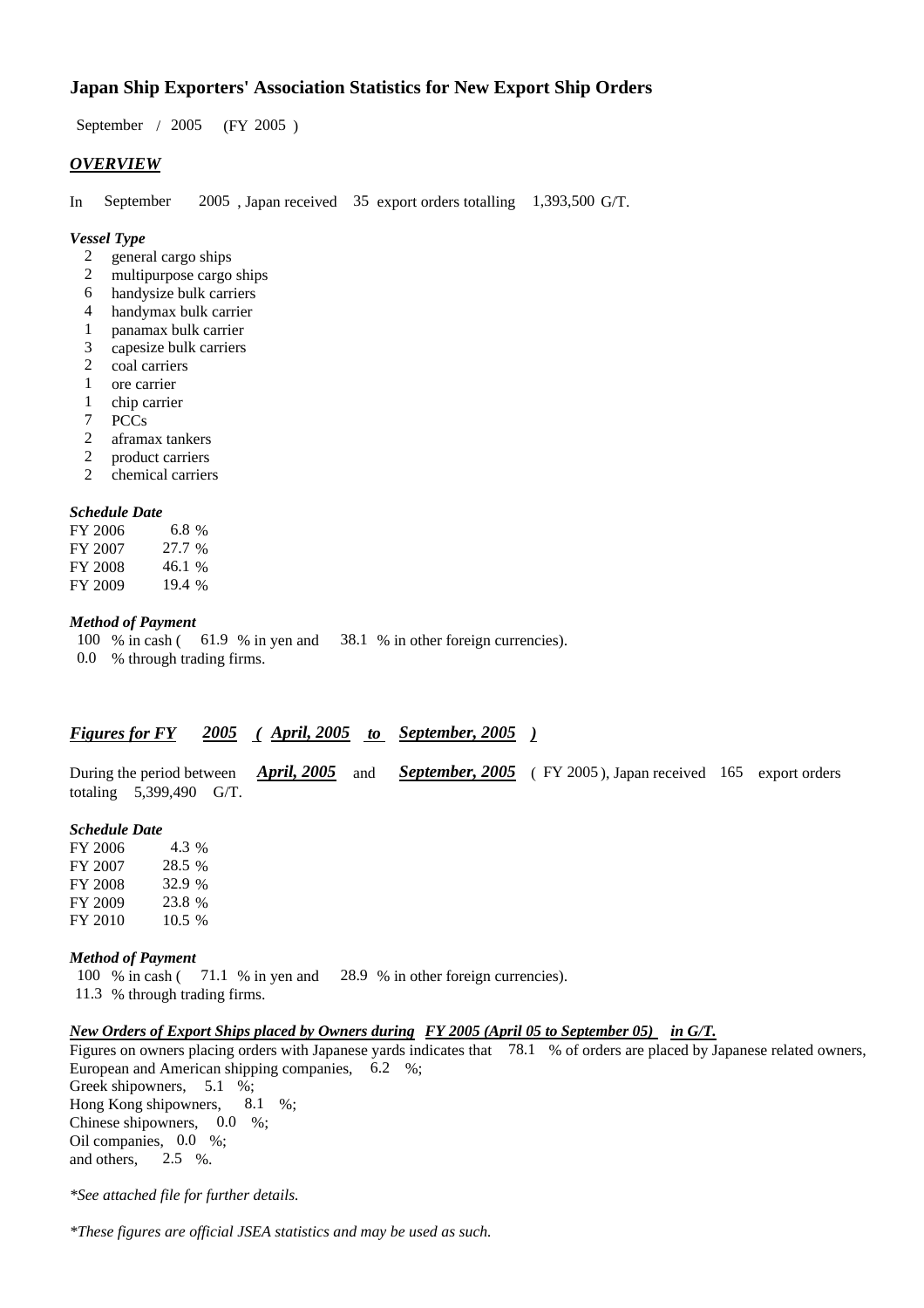### New Export Orders Placed in September 2005 (FY 2005) Based on Fiscal Year

JSEA (October 2005)<br>Jan 05 to Sept 05 Description Apr 04 to Mar 05 Apr 05 to May 05 June 2005 July 2005 August 2005 September 2005 Apr 05 to Sept 05 Jan 05 to Sept 05 No. $No.$   $G/T$ T || No. | G/T || No. | G/T || No. | G/T || No. | G/T || G/T || No. | G/T || No. | G/T || No. | G/T General Cargos | 24 | 773,050|| 10| 266,700| 3| 103,800| 3| 165,150| 1| 17,200| 4| 50,800| 21| 603,650|| 30| 1,079,950 Bulk Carriers 1900| 10,093,100|| 26| 1,167,750| 13| 530,340| 28| 1,642,590| 9| 364,400| 25| 1,136,100| 101| 4,841,180|| 140| 6,676,980 Tankers 1077| 7,705,970|| 20| 357,210| 9| 318,050| 2| 104,000| 6| 362,300| 6| 206,600| 43| 1,348,160|| 62| 2,266,360 Combined Carriers 1 0 0 0 0 0 0 0 0 0 0 0 0 0 0 0 0 **Others** s and  $\vert 0$  0 0 0 0 0 0 0 0 0 0 0 0 0 0 0 Total 321 18,572,120 56 1,791,660 25 952,190 33 1,911,740 16 743,900 35 1,393,500 165 6,792,990 232 10,023,290  $\boxed{\text{FY 2005 / FY2004 } (\%) }$  \* 71.3 110.4 70.1 10.4 70.1 101.2 70.8 7.8 76.8 87.8 \*\* 84.2 In CGT8,574,539 1,064,421 545,506 907,323 352,755 735,055 3,605,060 5,307,565

*Figures for shipbulding orders of 500 G/T and over for export as steel vessels placed with JSEA members are covered.*

\*FY 2004/FY2003

\*\*Calender Year 2004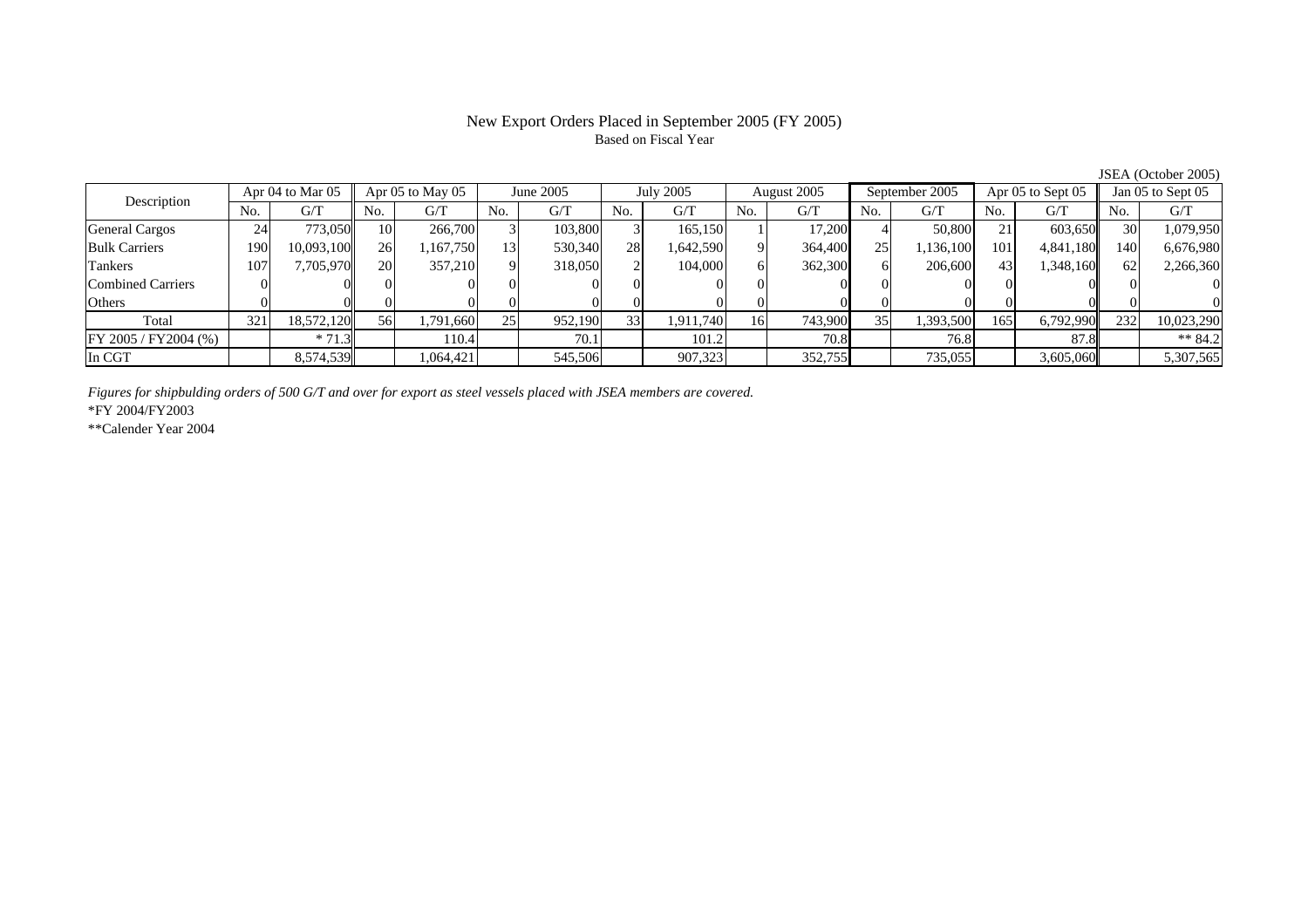# Based on Fiscal Year

Description Apr 04 to Mar 05 Apr 05 to May 05 June 2005 July 2005 August 2005 September 2005 Apr 05 to Sept 05 Jan 05 to Sept 05 No.No.  $G/T$ T || No. | G/T || No. | G/T || No. | G/T || No. | G/T || G/T || No. | G/T || No. | G/T || No. | G/T General Cargos († 17 523,454 2 38,649 4 216,096 2 16,073 2 54,992 3 175,974 13 501,784 21 795,453 Bulk Carriers 1999| 8,549,973|| 24| 966,541| 22| 794,735| 21| 1,008,028| 15| 629,324| 17| 690,547| 99| 4,089,175|| 165| 7,019,301 Tankers 788| 4,255,978|| 12| 676,628| 6| 241,356| 7| 617,981| 3| 230,540| 6| 347,801| 34| 2,114,306|| 52| 3,123,867 Combined Carriers 0 0 0 0 0 0 0 0 0 0 0 0 0 0 0 0 **Others** s and  $1$  115,875 0 0 0 0 0 0 0 0 0 0 0 0 0 0 Total 295 13,445,280 38 1,681,818 32 1,252,187 30 1,642,082 20 914,856 26 1,214,322 146 6,705,265 238 10,938,621 FY 2005 / FY2004 (%) \* 116.6 94.7 94.3 176.6 150.2 77.0 107.8 \*\* 108.9 In CGT6,731,127 806,562 684,861 674,763 411,737 583,075 3,160,998 5,193,624

*Deliveries of new shipbuilding orders of 500 G/T and over for export as steel vessels placed with JSEA members are covered.*

\*FY 2004/FY2003

\*\*Calender Year 2004

JSEA (October 2005)

# Export Ships Delivered in September 2005 (FY 2005)